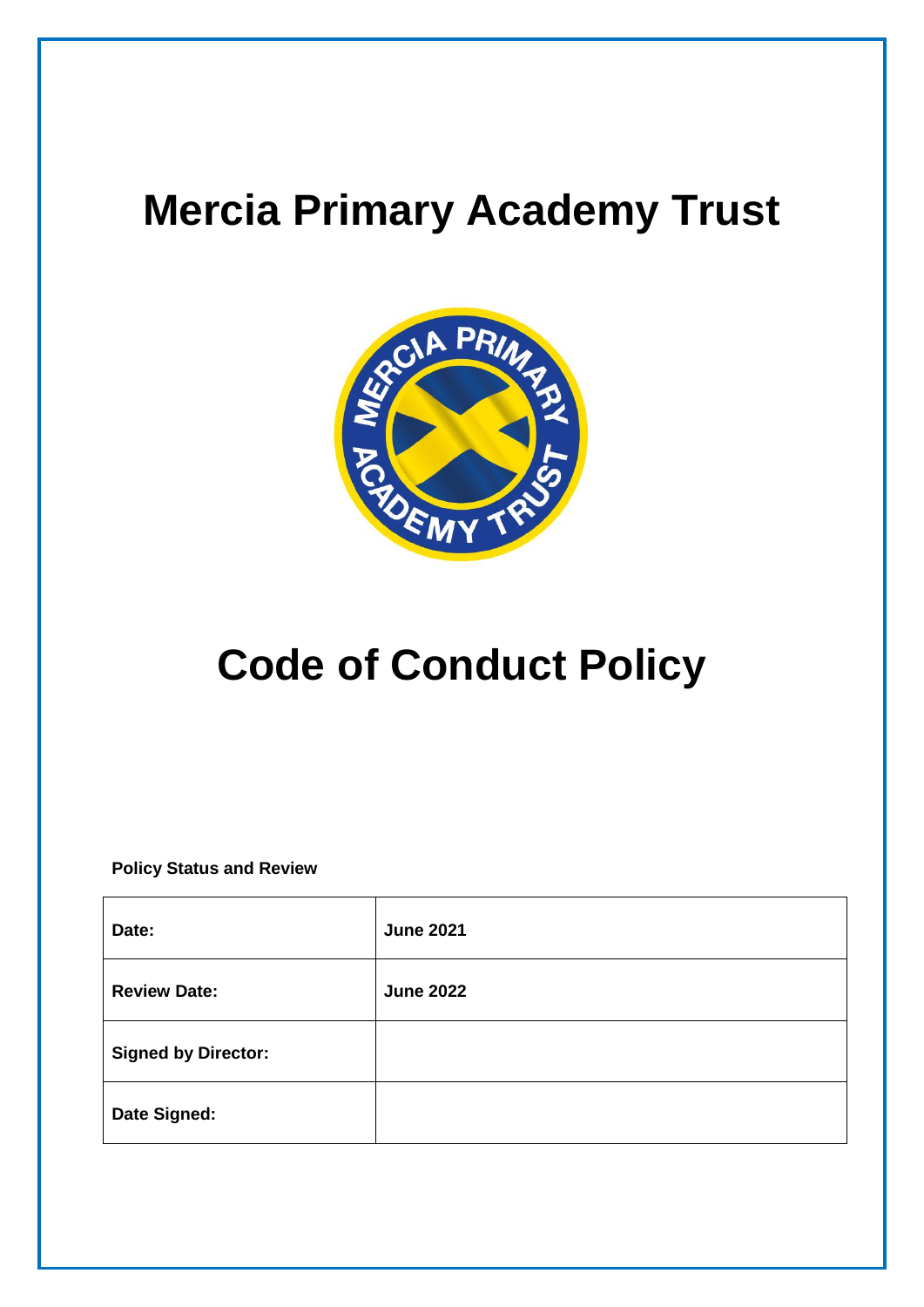*We are committed to ensuring the welfare, safety and security of everyone involved with our school. Our work with Pupils and their Families in understanding the importance of Value, Respect and developing confidence is held in high esteem by a wide range of external partners. We agree that these high quality expectations should apply to all members of our community*

We have a series of Health and Safety and Welfare Policies which set up the working *practices that will ensure all adults are also protected and supported in their expectation of Value, Respect and confidence in their actions and those of others.*

*As a result, the following Code outlines the conduct values we believe we have as a minimum expectation of how we work together as a staff but also with our partners-families, pupils, governors, visitors, volunteers and directors.*

*It is expected that all employees abide by these values at all times.*

## At MPAT we agree to always

- Treat everyone as an equal
- Respect everyone for who they are, their views and the role they do
- Feel free to express our view politely and sympathetically and to be taken seriously and have our views valued
- Discuss conflicts in an appropriate manner, at an appropriate time, in an appropriate place
- Resolve differences in a purposeful way where appropriate adhering to the appropriate guidance and procedures outlined in the Health and Safety and Welfare **Policies**
- To value the attitudes and skills each person brings to the organisation
- Support all members of the organisation both personally and professionally
- Speak and behave in a polite manner, expecting the same in return
- Share all information and resources to the betterment of all.
- Respect and value confidentiality both professional and personal
- Think before we speak to avoid distressing others unthinkingly, act and speak in a constructive manner
- Not attach blame but to resolve the issue and move on
- Apologise when necessary and accept apologies and move on
- Be proactive in ensuring a positive atmosphere is kept throughout school, be cooperative
- Discuss with the Headteacher any unresolved issues and expect and accept a resolution
- Be co-operative, polite and understanding if an issue involving you needs resolving